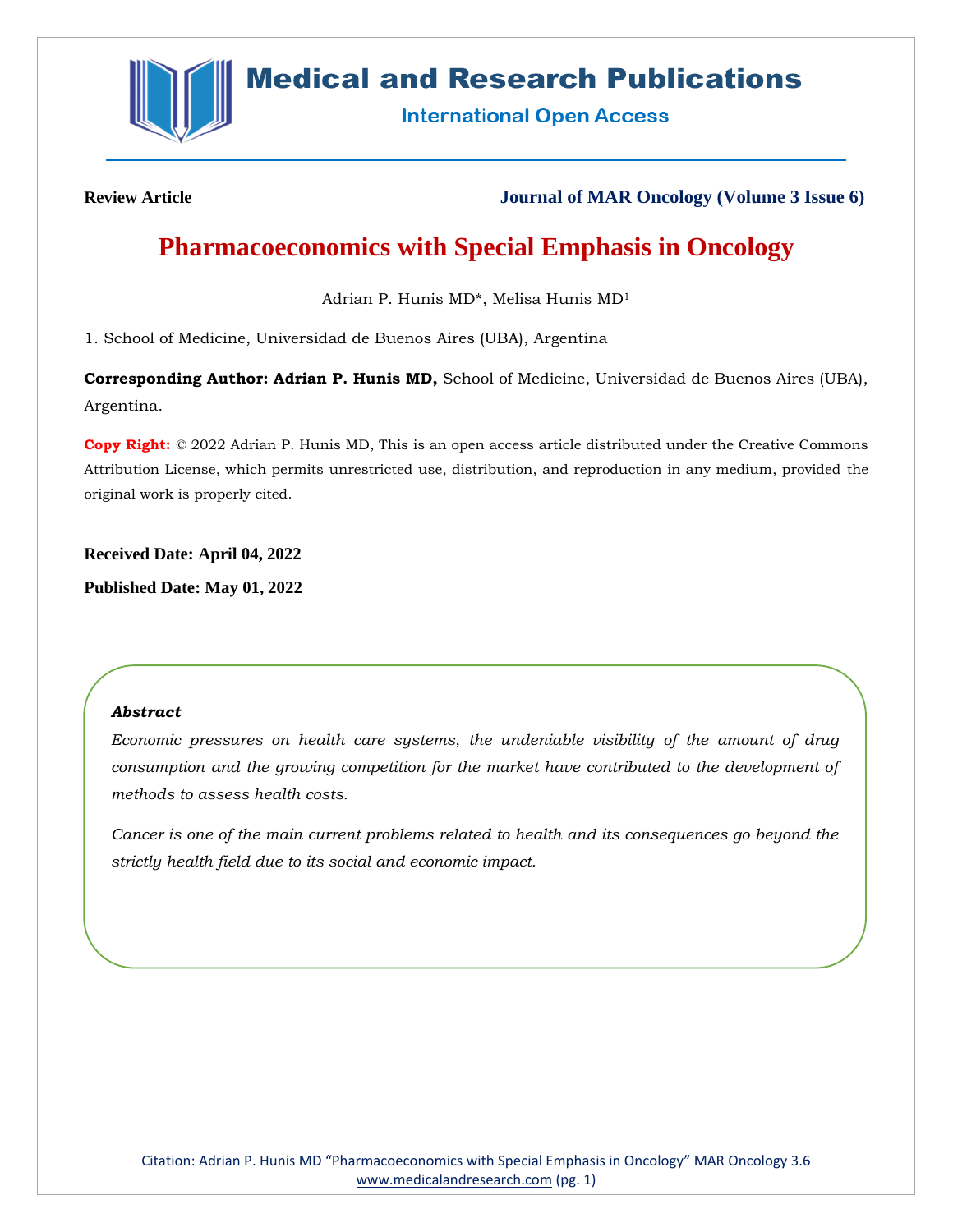## **Introduction**

When the expenses represented in health are analyzed according to US statistics, a progressive growth in costs is observed from 1961 to 2023, according to the National Institute of Health, cancer represented in the US in the year 2000 a cost of 180 billion dollars, 60 in direct costs and 120 in indirect costs related to lost productivity and premature mortality. Hospitalization costs for cancer patients represent 75% of the overall cost of the disease, while the cost of chemotherapy can range between 6 and 15%. (See Fig. 1).



**Annual Increase in National Health Expenditures and Their Share** 

**Fig. 1.** Annual Increase in National Health Expenditures and their share of gross domestic product, 1961-2023

Medicines have an important economic impact for the health system, the economic evaluation of medicines identifies, analyzes, and compares the costs, benefits, and risks of pharmacological treatments. The increase in spending on medicines has been attributed to various causes, some known, such as demographic factors and specifically the aging of the population, one of the most important. Another factor that contributes to the increase in spending is a consequence of the technological advances that new drugs have brought about, usually with a higher acquisition cost than the available standard therapies. The cost of chemotherapy has increased notably in recent years because of the introduction of new high-cost cytotoxic agents, adding the added costs derived from support therapy (colony-stimulating factors, artificial nutrition, antiemetics).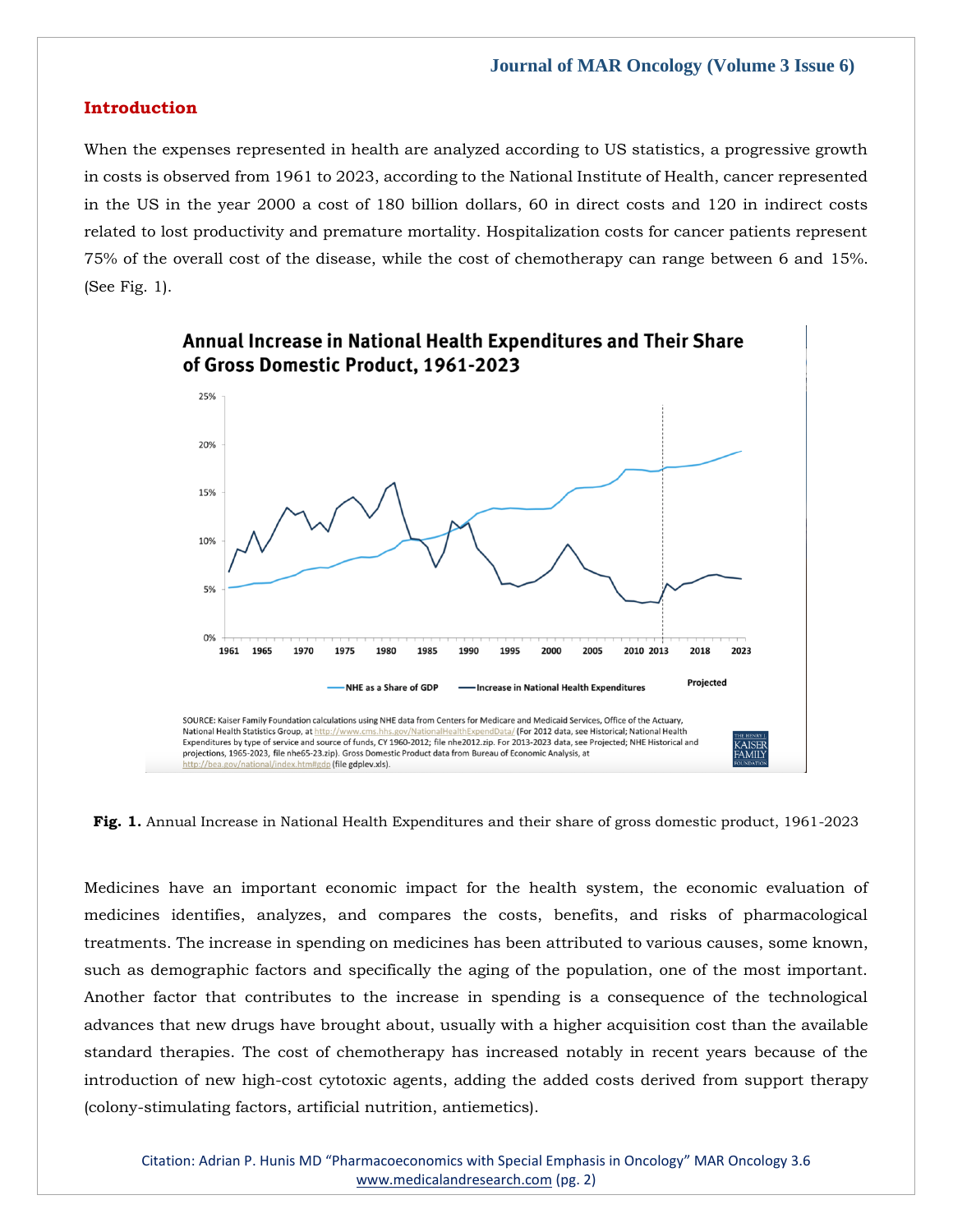It is important to note, however, that the cost of drug therapy is a generally minor component of the overall cost of disease. Hospitalization, rehabilitation, and indirect costs often have a higher cost, especially in chronic pathologies that affect patients of productive age.

#### **What is Pharmacoeconomics?**

It is the area of health economics focused on the analysis of pharmaceutical products. Pharmacoeconomics is the study of the costs and benefits of medical treatments and technologies, combining economics, epidemiology, decision analysis, and biostatistics. Analyzes the costs and consequences of medicines and their effects on individuals, health systems and society.

To study the efficiency of any pharmacological treatment, it is necessary to consider, on the one hand, the costs, defined as resources used with their corresponding monetary value, and, on the other hand, the consequences, defined as results achieved.

Consequences are understood as any result achieved with the use of resources, and three different types of consequences can be considered: effects, utilities, and benefits.

Effects are objective clinical consequences measured in physical or natural units, for example: lives saved, years of life gained, days of pain avoided, time free from illness, days of hospitalization avoided.

Utilities are subjective consequences that are measured in units of quality of life, and that fundamentally interest the subject or patient: the measure of quality of life related to health, and social values or preferences.

Benefits are material consequences that are measured in monetary units and that are of fundamental interest to the financier.

The constant development of new drugs has put on the discussion table the economic impact that these new drugs produce on the different sectors of the health system. Carrying this in what refers to medicines, to the introduction of pharmacoeconomic within the cycle of research and development of a drug. In this way, pharmacoeconomic evaluations have been integrated into the traditional evaluation of efficacy, tolerance, and safety of drugs in the different phases of their clinical development (phase I, II, III and IV), including data necessary for pharmacoeconomic analysis. It is important to note that there are countries, such as Australia, New Zealand, Canada, England and the Netherlands, whose regulatory authorities require cost-effectiveness and cost-utility analysis in decision-making during the process of adopting new treatments. medical notes. Increasingly, pharmaceutical companies need to generate pharmacoeconomic studies adapted to the different markets, to be able to differentiate the advantages for public health that can be derived from the approval, inclusion in formularies and reimbursement systems of their new medicines.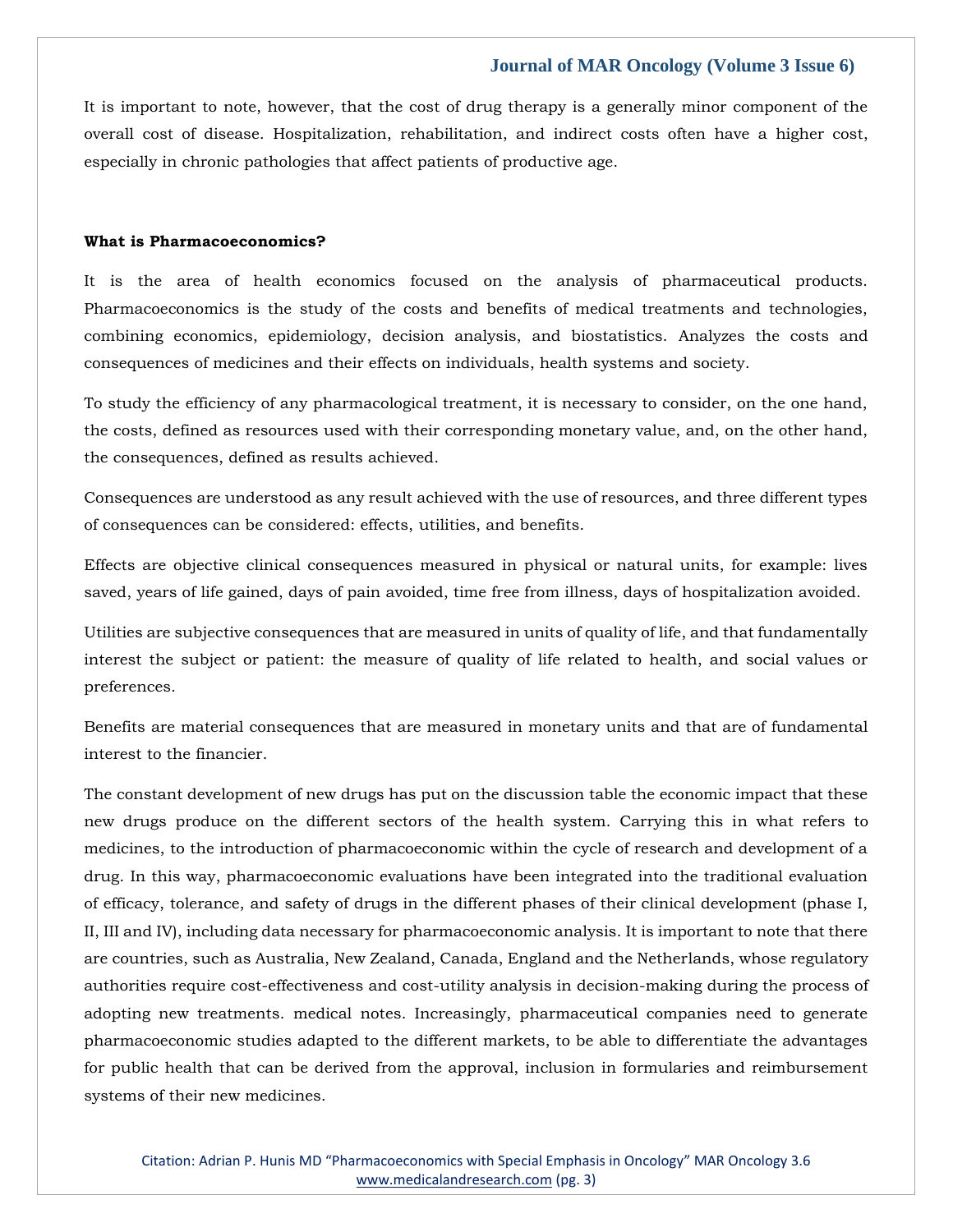From the above, we can summarize that among the objectives of pharmacoeconomic studies are:

- $\triangleright$  Specify and measure the different costs involved in the studies pharmacoeconomic.
- $\triangleright$  Favor the approval of a product.
- $\triangleright$  Facilitate the inclusion of a product in one or more schemes therapeutic.
- $\triangleright$  Set the price of a new product.
- ➢ Adjust the price of a product already marketed.

#### **Types of Pharmaceconomic Analysis**

When reading a pharmacoeconomic study, it is worth paying attention to each of the three aspects that support it: the perspective from which the analysis has been carried out (of the patient, hospital, payer, society, or doctors); the type of costs (direct, indirect, or intangible) and the type of analysis (costeffectiveness, cost-benefit, cost-minimization, or cost-utility).

The calculation of the costs of health care can be calculated according to different perspectives such as those of the payer (the provision of health in Argentina is covered by three subsectors: public, social security and private), the patient or society (see fig. two). In this sense, it should be noted that the same study carried out from different perspectives can lead to different conclusions:

- That of society, which is the broadest perspective, considering all the costs and consequences. In addition, it prevents the individual interest from being prioritized over that of society.
- That of patients as recipients of the service.
- That of the doctors or providers of the service.
- That of the payers who are the ones who finance the health service.

When evaluating the types of costs in health care, the following four are usually considered-

Direct medical costs are those costs that are associated with the detection, prevention, treatment and/or rehabilitation of a patient. This includes medical fees, fees for laboratory or complementary studies, drug acquisition costs (depending on dose, dosage, and treatment time), observed adverse events and hospitalizations or other interventions. These costs are generally borne either by the state in the case of public care systems, or by social security, or by patients and/or their families.

Direct non-medical costs are those resources consumed by the patient and his family in medical care, affecting the pocket of the patient and his family during the trip to the health center (for example, train, taxi or car). Also included is family time in care provision, which can be work time or free time.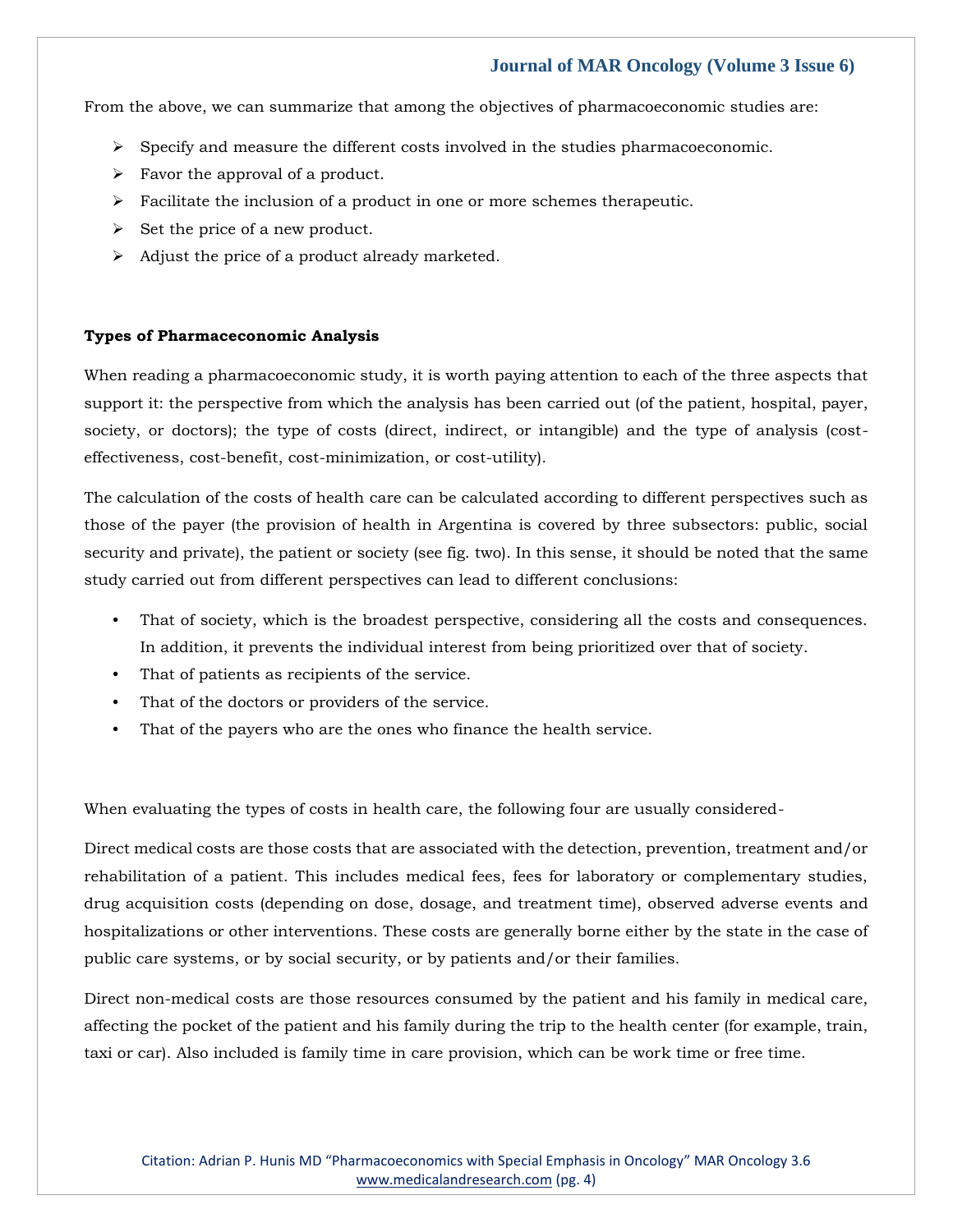Indirect costs instead represent the cost of morbidity from a disease (time off work) or mortality (premature death) and are calculated by evaluating the loss of productivity in a job due to the individual's illness. In many studies in which indirect costs have been included, they have been even higher than direct medical costs. An example of the importance of indirect costs in economic evaluation is that developed by Blomquist and Ekbom, who analyzed the treatment and direct and indirect costs of inflammatory bowel disease, which includes ulcerative colitis and Crohn's disease, in Sweden during 1994. Direct costs are those related to outpatient care (representing 18% of costs), hospitalization (58%), medication (24% of direct costs and 8% of total costs).

The indirect costs related to the morbidity and mortality of the disease were distributed in: sick leave due to the disease and early retirement. The study's conclusions established that hospitalization costs were mostly concentrated in a few individuals and that morbidity and mortality costs (indirect costs) represented 68% of the total costs.

In a recently published study on cost estimation in cancer patients, it was observed that indirect costs were four times higher for absenteeism and 28 times higher for short-term disability compared to the control group.

Intangible costs include those that entail a loss of well-being for the individual associated with a disease or its treatment (suffering, anxiety, anguish, pain, reduced self-esteem). There is broad agreement about the identification of this type of costs, but not on how to measure and value them due to the difficulty of translating these concepts into economic terms.

An economic evaluation of health costs may include only some or all these types of costs.

In pharmacoeconomic there are 4 types of analysis; all of them measure the costs of health care, but they differ from each other in the measurement and expression of the benefits obtained:

◙ Cost-effectiveness analysis; they compare the costs of an intervention expressed in monetary terms (for example direct and indirect costs) with its effectiveness, measured in clinical terms: number of deaths prevented, disabilities or complications prevented, diseases cured, heart attacks prevented, etc. The results of cost-effectiveness analysis are usually presented as a ratio between costs and clinical effects (e.g., dollars or pesos per life saved, dollars or pesos per 10% mean overall decrease in diastolic pressure).

In this type of analysis, the increases in total costs and clinical effectiveness of a new treatment can be compared with those of conventional treatment.

The results can be obtained from routine clinical practice, or as results of controlled clinical studies.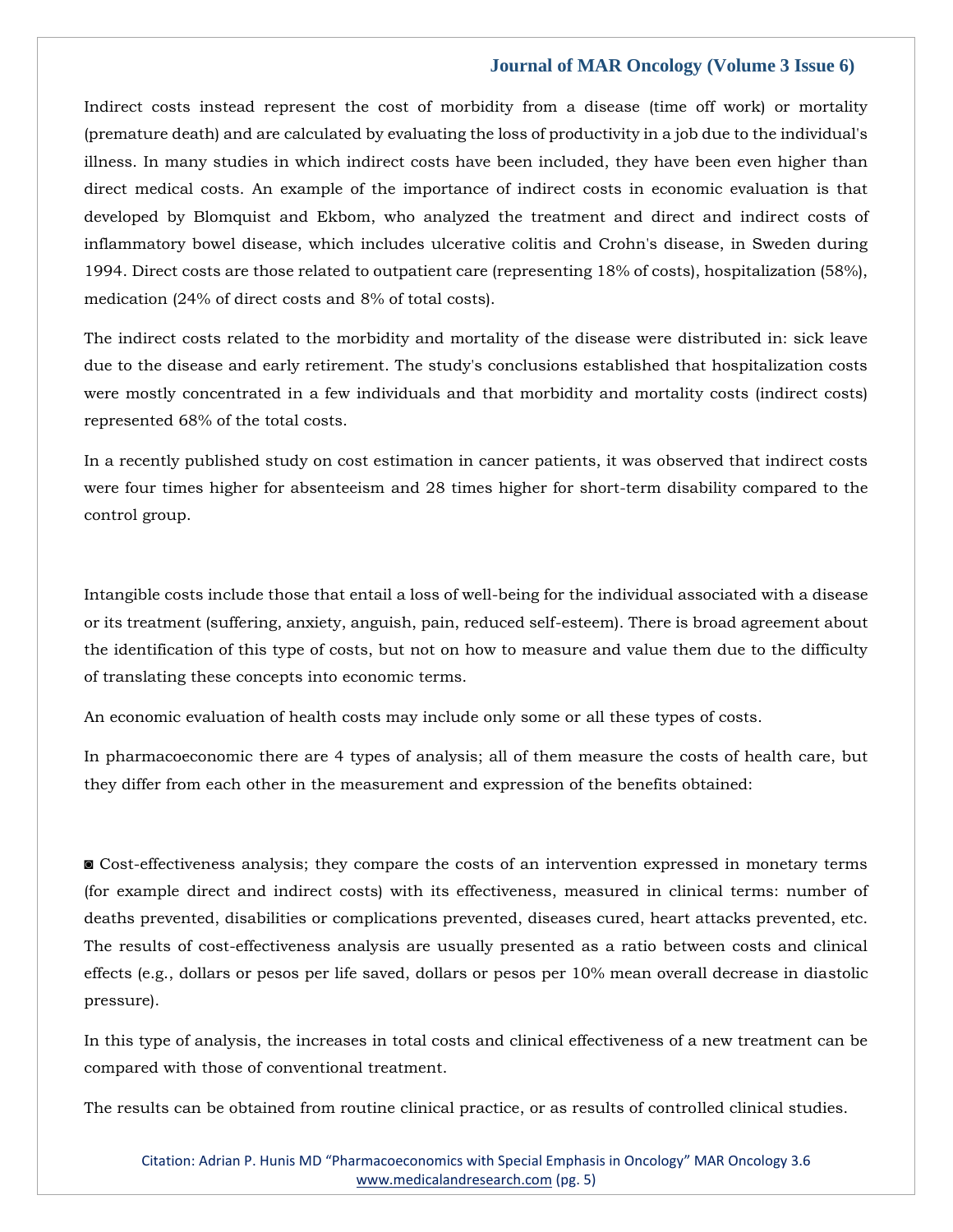◙ Cost-benefit analysis: the cost of a medical intervention is compared with the benefit it produces. Both costs and benefits are measured in the same monetary units. Thus, when it is desired to compare the costs and benefits associated with the use of a treatment that could replace another that is already being applied, the increase in the cost of this treatment and the increase in the benefits it produces are valued.

Costs and benefits can be considered positive or negative; in turn a cost can, be incurred or avoided and a benefit can be achieved or lost.

One of the main limitations of the cost-benefit analysis is that the results (benefit provided by the treatment) can be difficult to measure in monetary terms, that is, to express in dollars or pesos a year of life gained, or a disability avoided. In addition, it raises numerous ethical problems derived from assigning monetary values to the results of a treatment.

◙ Cost-utility analysis measures the costs of an intervention expressed in monetary units, and the results in terms of "utility" subjectively assigned by the patient to the overall result of the treatment. A "utility" is a measure of value, according to economists, because of the preferences of patients or society for their state of health. In this sense, individuals can assign a value to different health states and determine the amount of money they would be willing to spend based on clinical improvement. In this way these studies can assess whether individuals want to live longer in poor health or choose a treatment that improves their health but does not prolong their life.

In clinical research, utility values are used to create a criterion or outcome measurement scale from 0 to 100, where 0 represents the worst health state imaginable and 100 the best health state imaginable.

The personal interview using "risk" and "uncertainty" to bring out the preferences of patients is a methodology used. For example, the patient can be asked to choose between a definitive state of health with a certain disability or living the rest of his life in perfect health with the probability of immediate death.

◙ Cost-minimization analysis compares the costs of two or more therapeutic alternatives whose consequences were considered equivalent, choosing the one with the lowest total cost. Before applying this type of analysis, it is necessary to scientifically demonstrate that all the evaluated alternatives produce the same clinical effects or without statistically significant differences (through controlled clinical trials).

The advantage of this type of evaluation is that it allows a complete, simple analysis with great speed in the calculations. The disadvantages are that it does not report on whether the costs exceed the monetary value of the consequences, and it is not possible to make comparisons with other analyses.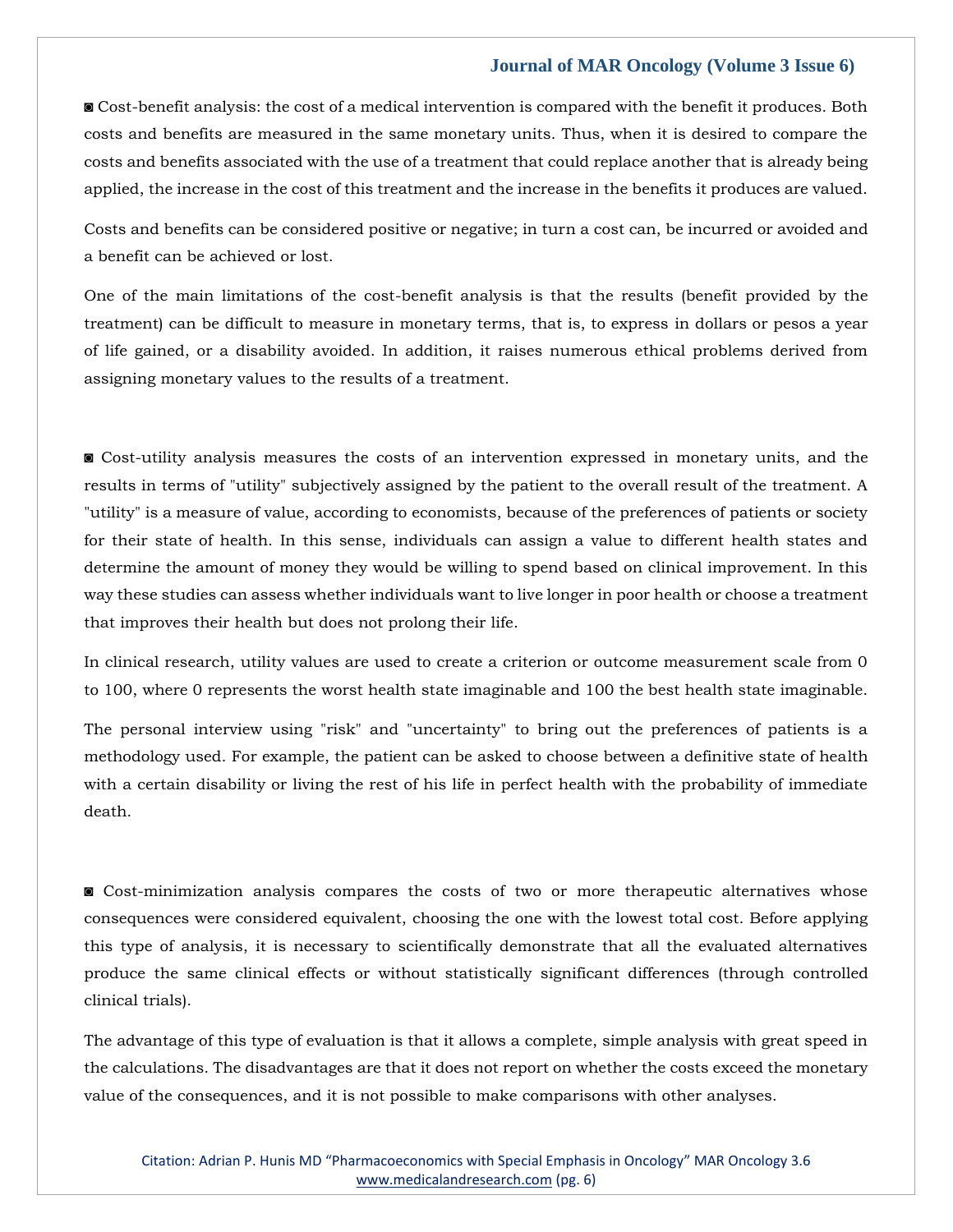From the interpretation of the pharmacoeconomic analyzes comparing the costs and benefits of a new drug (cost-effectiveness, cost-benefit, cost-utility and cost-minimization), they can derive Better, or equal clinical results can be achieved at a lower cost compared to standard treatment, considering this a dominant strategy and one that should be adopted. An increase in costs associated with lower clinical results in relation to conventional treatment is considered a dominated strategy and should always be rejected. The results in the remaining columns are ambiguous and their interpretation will depend on the costs and the clinical results obtained and each one should be analyzed.

More expensive but also more effective therapies should be adopted if the cost-effectiveness ratio falls within an acceptable range and the budget to finance it is also acceptable. Less expensive therapies but with lower results should be analyzed according to the magnitude of the cost and clinical results, without disregarding ethical considerations.

In Oncology, as in other specialties, the search for new therapeutic targets has led to the development of new molecules with sophisticated mechanisms of action and high cost. Representing the access to new medicines an increase in costs of 300% in the last 5 years, triggering more and more that numerous Health Care Systems in the world present severe difficulties to accept high-cost treatments as standard. We know that health resources are limited and waste in one area has repercussions in the lower availability of resources in another, acquiring pharmacoeconomic analysis an important role for adequate decisions in health matters.

The arrival of drugs with new biological targets and high cost, puts more and more on the discussion table how will these costs be faced? and how much is the necessary clinical benefit (impact on survival) that justifies its indiscriminate admission in routine practice? We discuss an example: when the FDA approved first-line treatment for metastatic colorectal cancer, bevacizumab (antiangiogenic agent) in combination with any intravenous chemotherapy based on fluorouracil. This decision generated an intense debate, in relation to the broad spectrum of the combination, indicating that the antiangiogenic effect of bevacizumab is similar when combined with any chemotherapy, while the study that received approval associated it with the combination of irinotecan, fluorouracil and leucovorin (IFL).

Although the study was clinically relevant, demonstrating survival advantages with the association of bevacizumab vs. IFL (20.3 vs. 15.6 respectively), in time to progression (10.6 vs. 6.2 months) and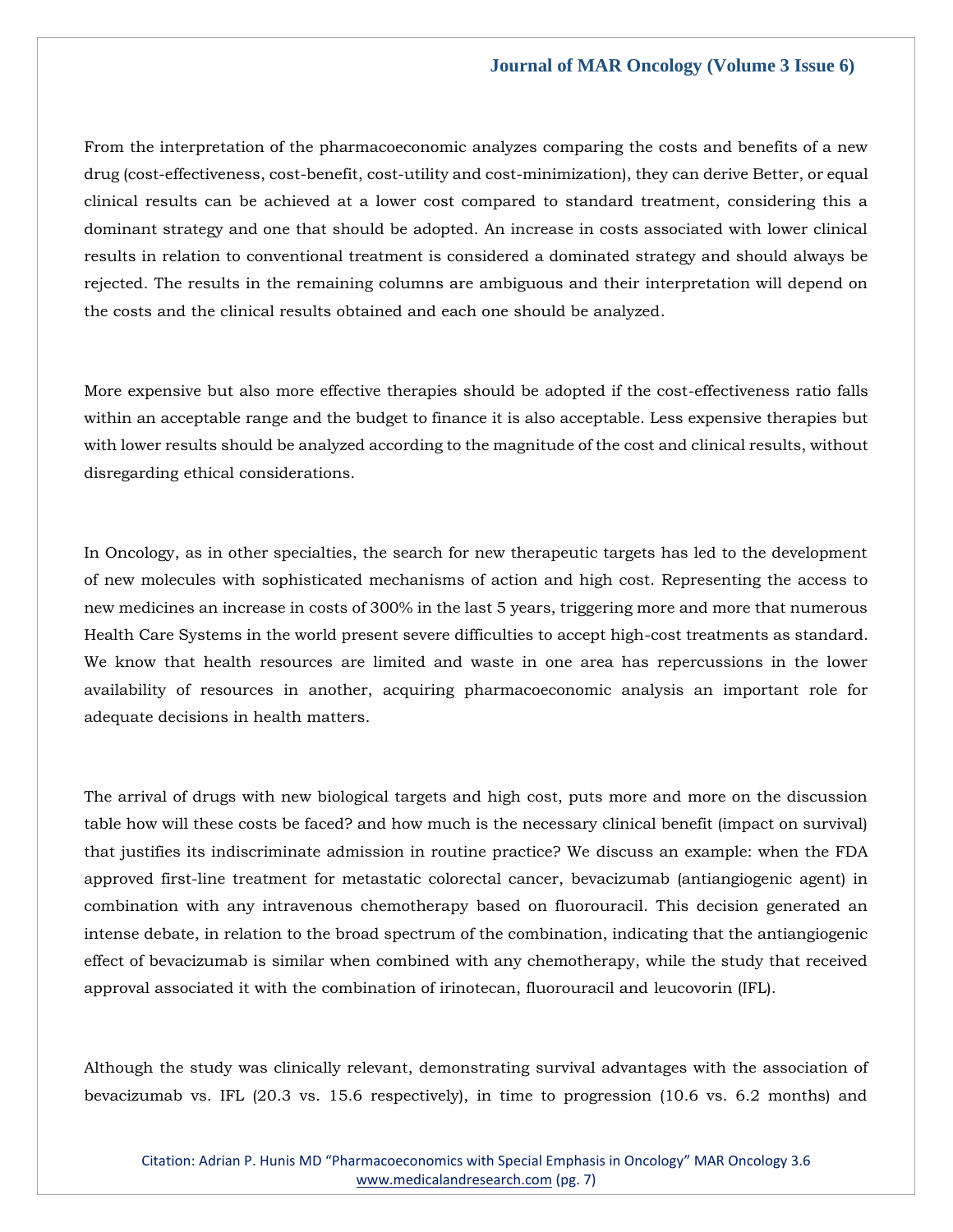response rate (44.8% vs. 34.8%), the 4.7-month prolongation in survival was similar to that shown in the study that compared two FOLFOX polychemotherapy regimens (oxaliplatin/fluorouracil/leucovorin) against IFL (19.5 vs. 14.8 months), without disregarding the increased risk of bleeding, hypertension and intestinal perforation in patients receiving antiangiogenic agents.

Numerous questions remain open, however with the arrival of these new drugs with specific biological targets, there is a growing scientific need to compare the clinical benefit of these new high-cost drugs, looking for predictive factors of response that allow us to get closer and closer to individualized therapy.

The rapid proliferation of new drugs has generated that most phase III clinical trials developed by the pharmaceutical industry are part of registration strategies, rather than defining their best use, so we must be cautious with the information available, prevailing the so current "clinical judgment" in the therapeutic indication that balances efficacy, toxicity, and cost.

# **Conclusions**

#### **Recommendations for Approaching A Pharmacoeconomic Study**

As with other disciplines, the fashion of pharmacoeconomic has given rise to an exponential increase in the number of publications whose quality has not been uniform. Recent analyzes found that studies funded by pharmaceutical companies were eight times less likely to reach unfavorable qualitative conclusions and 1.4 times more likely to reach favorable conclusions, compared to unfunded studies.

This has led to the formulation of various recommendations on how to approach the conduct of a pharmacoeconomic study:

1- It is essential to previously establish the hypothesis and the objective of the study, considering whether following the scientific method. This means that you have to pose a question that can and will be answered, and that answer is of interest to decision-making at some level.

2- The next step is to determine the perspective of the study, the one that corresponds to the person interested in knowing the results for decision making. For example, a pharmacoeconomic study that justifies the fixing of a price for a new medicine is of fundamental interest to the financier, a study on the saving of hospital resources with the introduction of a new medicine is of interest to the person in charge of the hospital budget.

3- Identify the most relevant costs and consequences, analyzing the data required to value them.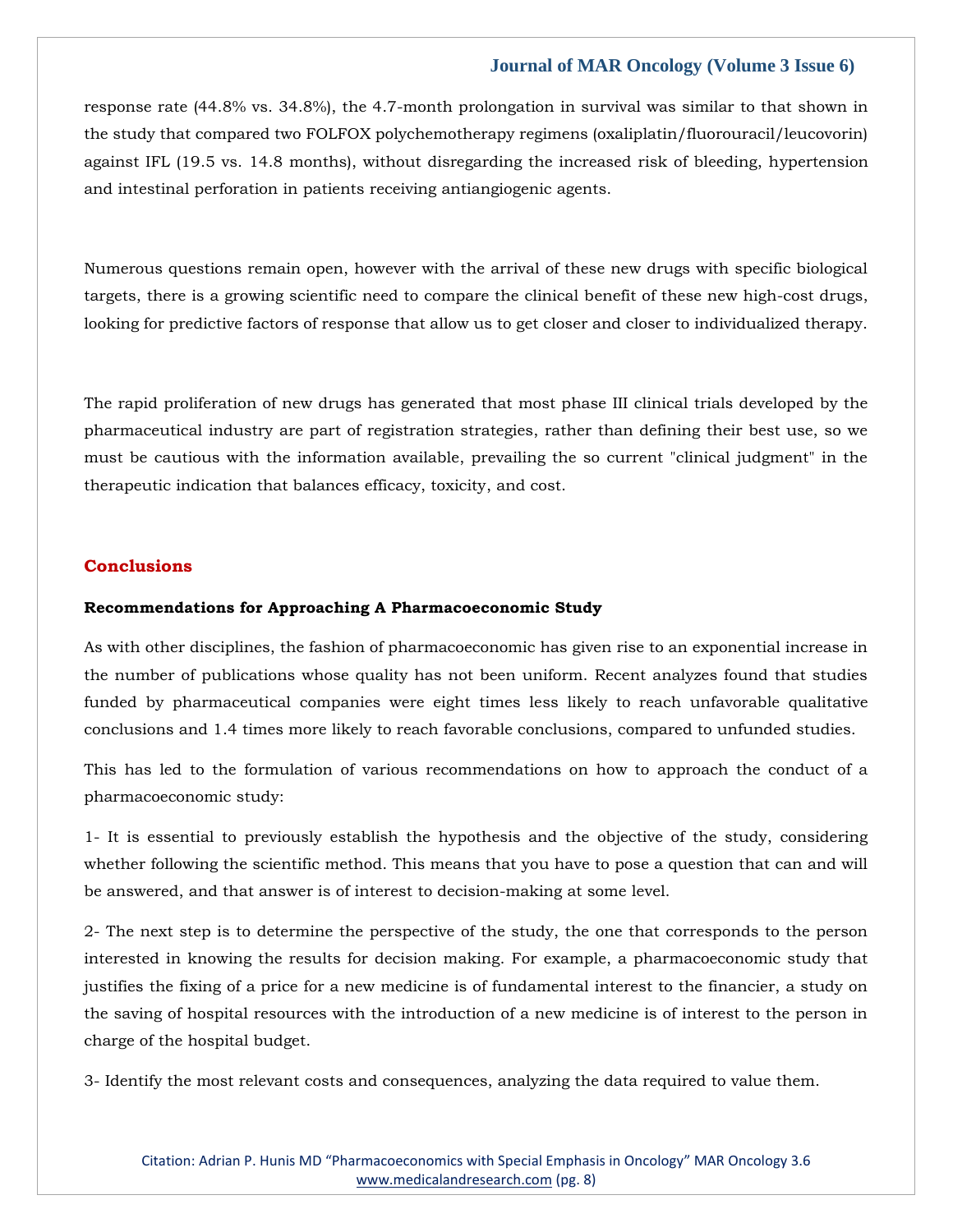4- Pharmacoeconomic studies do not escape the rules of scientific research methodology and must follow the guidelines of Good Clinical Practices (GCP) in their design and execution.

5- Finally, when presenting the results and conclusions, it is convenient to communicate all the information so that the work is credible, transparent, and reproducible by anyone.

Pharmacoeconomics has made enormous progress in recent years, contributing to raising awareness among physicians, society, and the state about the need to assess health costs. Increasingly, regulatory authorities and those responsible for managing health systems request the results of pharmacoeconomic analyzes to justify the inclusion of a new drug or technology in therapeutic formularies.

#### **Recommended Bibliography**

[1. Antoñanzas Villar F. Economic evaluation applied to medicines. Sacristan JA, Badia X. Rovira J](https://www.google.com/search?q=Economic+evaluation+applied+to+medicines&sxsrf=APq-WBuXZNOc12iHJQDrIq5GoPzregZj6Q%3A1649312524172&ei=DINOYoqXCsmY4-EPzeKakAM&ved=0ahUKEwiKzYH5p4H3AhVJzDgGHU2xBjIQ4dUDCA4&oq=Economic+evaluation+applied+to+medicines&gs_lcp=Cgdnd3Mtd2l6EAwyBwghEAoQoAE6BwgjEOoCECdKBAhBGABKBAhGGABQ3gJY3gJgwAZoAXAAeACAAYUBiAGFAZIBAzAuMZgBAKABAaABArABCsABAQ&sclient=gws-wiz)  [Medical Editors S.A. , Madrid, 1995.](https://www.google.com/search?q=Economic+evaluation+applied+to+medicines&sxsrf=APq-WBuXZNOc12iHJQDrIq5GoPzregZj6Q%3A1649312524172&ei=DINOYoqXCsmY4-EPzeKakAM&ved=0ahUKEwiKzYH5p4H3AhVJzDgGHU2xBjIQ4dUDCA4&oq=Economic+evaluation+applied+to+medicines&gs_lcp=Cgdnd3Mtd2l6EAwyBwghEAoQoAE6BwgjEOoCECdKBAhBGABKBAhGGABQ3gJY3gJgwAZoAXAAeACAAYUBiAGFAZIBAzAuMZgBAKABAaABArABCsABAQ&sclient=gws-wiz)

[2. Friedberg M, Saffran B, Stinson TJ. Evaluation of conflict of interest in economic analyzes of new](https://www.google.com/search?q=Evaluation+of+conflict+of+interest+in+economic+analyzes+of+new+drugs+used+in+oncology.&sxsrf=APq-WBtIAOUzMbpgrb9yIt92uhpuFymHGg%3A1649312510582&ei=_oJOYoCUI7GV4-EPqYi6iAM&ved=0ahUKEwiAi8Typ4H3AhWxyjgGHSmEDjEQ4dUDCA4&oq=Evaluation+of+conflict+of+interest+in+economic+analyzes+of+new+drugs+used+in+oncology.&gs_lcp=Cgdnd3Mtd2l6EAw6BwgjEOoCECdKBAhBGABKBAhGGABQ3wVY3wVgsAloAnABeACAAWOIAWOSAQExmAEAoAEBoAECsAEKwAEB&sclient=gws-wiz)  [drugs used in oncology. JAMA, 282: 1453-7, 1999.](https://www.google.com/search?q=Evaluation+of+conflict+of+interest+in+economic+analyzes+of+new+drugs+used+in+oncology.&sxsrf=APq-WBtIAOUzMbpgrb9yIt92uhpuFymHGg%3A1649312510582&ei=_oJOYoCUI7GV4-EPqYi6iAM&ved=0ahUKEwiAi8Typ4H3AhWxyjgGHSmEDjEQ4dUDCA4&oq=Evaluation+of+conflict+of+interest+in+economic+analyzes+of+new+drugs+used+in+oncology.&gs_lcp=Cgdnd3Mtd2l6EAw6BwgjEOoCECdKBAhBGABKBAhGGABQ3wVY3wVgsAloAnABeACAAWOIAWOSAQExmAEAoAEBoAECsAEKwAEB&sclient=gws-wiz)

[3. Rennie D., Luft HS. Pharmacoeconomic analyses. Making them transparent, making them credible.](https://www.google.com/search?q=Pharmacoeconomic+analyses&sxsrf=APq-WButWUbrSPGITDHkI_uGtKOXnoImcA%3A1649312497824&ei=8YJOYrb4MciH4-EPxLeDyAs&ved=0ahUKEwj2tLnsp4H3AhXIwzgGHcTbALkQ4dUDCA4&oq=Pharmacoeconomic+analyses&gs_lcp=Cgdnd3Mtd2l6EAwyBAgAEAoyBAgAEAoyBAgAEAoyBAgAEAoyBAgAEAoyBAgAEAoyBAgAEAoyBAgAEAoyCAgAEBYQChAeMggIABAWEAoQHjoHCCMQ6gIQJ0oECEEYAEoECEYYAFDXAljXAmCTBmgBcAB4AIABYYgBYZIBATGYAQCgAQGgAQKwAQrAAQE&sclient=gws-wiz)  [JAMA 283: 2158-60, 2000.](https://www.google.com/search?q=Pharmacoeconomic+analyses&sxsrf=APq-WButWUbrSPGITDHkI_uGtKOXnoImcA%3A1649312497824&ei=8YJOYrb4MciH4-EPxLeDyAs&ved=0ahUKEwj2tLnsp4H3AhXIwzgGHcTbALkQ4dUDCA4&oq=Pharmacoeconomic+analyses&gs_lcp=Cgdnd3Mtd2l6EAwyBAgAEAoyBAgAEAoyBAgAEAoyBAgAEAoyBAgAEAoyBAgAEAoyBAgAEAoyBAgAEAoyCAgAEBYQChAeMggIABAWEAoQHjoHCCMQ6gIQJ0oECEEYAEoECEYYAFDXAljXAmCTBmgBcAB4AIABYYgBYZIBATGYAQCgAQGgAQKwAQrAAQE&sclient=gws-wiz)

[4. Mckee M, Britton A, et al. Methods in health services research: interpreting the evidence. Choosing](https://www.google.com/search?q=Methods+in+health+services+research%3A+interpreting+the+evidence.+Choosing+between+randomized+and+non-randomised+studies&sxsrf=APq-WBtFurb_SVh_P2AsuaxIXo327LhzwA%3A1649312478741&ei=3oJOYtnlLNqV4-EP0c2egAU&ved=0ahUKEwjZzKzjp4H3AhXayjgGHdGmB1AQ4dUDCA4&oq=Methods+in+health+services+research%3A+interpreting+the+evidence.+Choosing+between+randomized+and+non-randomised+studies&gs_lcp=Cgdnd3Mtd2l6EAwyBwgjEOoCECcyBwgjEOoCECcyBwgjEOoCECcyBwgjEOoCECcyBwgjEOoCECcyBwgjEOoCECcyBwgjEOoCECcyBwgjEOoCECcyBwgjEOoCECcyBwgjEOoCECdKBAhBGABKBAhGGABQkgNYkgNgtQZoAXABeACAAQCIAQCSAQCYAQCgAQGgAQKwAQrAAQE&sclient=gws-wiz)  [between randomized and non-randomised studies. BMJ 319:312-5, 1999.](https://www.google.com/search?q=Methods+in+health+services+research%3A+interpreting+the+evidence.+Choosing+between+randomized+and+non-randomised+studies&sxsrf=APq-WBtFurb_SVh_P2AsuaxIXo327LhzwA%3A1649312478741&ei=3oJOYtnlLNqV4-EP0c2egAU&ved=0ahUKEwjZzKzjp4H3AhXayjgGHdGmB1AQ4dUDCA4&oq=Methods+in+health+services+research%3A+interpreting+the+evidence.+Choosing+between+randomized+and+non-randomised+studies&gs_lcp=Cgdnd3Mtd2l6EAwyBwgjEOoCECcyBwgjEOoCECcyBwgjEOoCECcyBwgjEOoCECcyBwgjEOoCECcyBwgjEOoCECcyBwgjEOoCECcyBwgjEOoCECcyBwgjEOoCECcyBwgjEOoCECdKBAhBGABKBAhGGABQkgNYkgNgtQZoAXABeACAAQCIAQCSAQCYAQCgAQGgAQKwAQrAAQE&sclient=gws-wiz)

[5. Iannantuono R., Devoto F. Drug economics: general principles and methods applied in the evaluation](https://www.google.com/search?q=Drug+economics%3A+general+principles+and+methods+applied+in+the+evaluation+of+new+drugs&sxsrf=APq-WBtYuoiaxxQOhtB_hKD9mA0mpVA8oA%3A1649312464422&ei=0IJOYva7GY-X4-EPnfWIgAs&ved=0ahUKEwj248Lcp4H3AhWPyzgGHZ06ArAQ4dUDCA4&oq=Drug+economics%3A+general+principles+and+methods+applied+in+the+evaluation+of+new+drugs&gs_lcp=Cgdnd3Mtd2l6EAw6BwgjEOoCECdKBAhBGABKBAhGGABQoANYoANgmQZoAXABeACAAWGIAWGSAQExmAEAoAEBoAECsAEKwAEB&sclient=gws-wiz)  [of new drugs. Argentine Journal of Clinical Pharmacology and Pharmacoepidemiology. Vol.](https://www.google.com/search?q=Drug+economics%3A+general+principles+and+methods+applied+in+the+evaluation+of+new+drugs&sxsrf=APq-WBtYuoiaxxQOhtB_hKD9mA0mpVA8oA%3A1649312464422&ei=0IJOYva7GY-X4-EPnfWIgAs&ved=0ahUKEwj248Lcp4H3AhWPyzgGHZ06ArAQ4dUDCA4&oq=Drug+economics%3A+general+principles+and+methods+applied+in+the+evaluation+of+new+drugs&gs_lcp=Cgdnd3Mtd2l6EAw6BwgjEOoCECdKBAhBGABKBAhGGABQoANYoANgmQZoAXABeACAAWGIAWGSAQExmAEAoAEBoAECsAEKwAEB&sclient=gws-wiz) 7 (1), March-[August 2000.](https://www.google.com/search?q=Drug+economics%3A+general+principles+and+methods+applied+in+the+evaluation+of+new+drugs&sxsrf=APq-WBtYuoiaxxQOhtB_hKD9mA0mpVA8oA%3A1649312464422&ei=0IJOYva7GY-X4-EPnfWIgAs&ved=0ahUKEwj248Lcp4H3AhWPyzgGHZ06ArAQ4dUDCA4&oq=Drug+economics%3A+general+principles+and+methods+applied+in+the+evaluation+of+new+drugs&gs_lcp=Cgdnd3Mtd2l6EAw6BwgjEOoCECdKBAhBGABKBAhGGABQoANYoANgmQZoAXABeACAAWGIAWGSAQExmAEAoAEBoAECsAEKwAEB&sclient=gws-wiz)

[6. Revicki DA, Frank L. Pharmacoeconomics in the real world. Effectiveness](https://www.google.com/search?q=Pharmacoeconomics+in+the+real+world.+Effectiveness+to.+versus+efficacy+studies&sxsrf=APq-WBv3lP4ubXZo5bgQ0FHrkuQO83VmpQ%3A1649312441325&ei=uYJOYpzBE_-K4-EPsKmUuAc&ved=0ahUKEwjcgcHRp4H3AhV_xTgGHbAUBXcQ4dUDCA4&oq=Pharmacoeconomics+in+the+real+world.+Effectiveness+to.+versus+efficacy+studies&gs_lcp=Cgdnd3Mtd2l6EAwyBggAEBYQHjoHCCMQ6gIQJ0oECEEYAEoECEYYAFCLA1iLA2DVBmgBcAF4AIABdIgBdJIBAzAuMZgBAKABAaABArABCsABAQ&sclient=gws-wiz) to. versus efficacy studies. [Pharmacoeconomics 15: 423-434, 1999.](https://www.google.com/search?q=Pharmacoeconomics+in+the+real+world.+Effectiveness+to.+versus+efficacy+studies&sxsrf=APq-WBv3lP4ubXZo5bgQ0FHrkuQO83VmpQ%3A1649312441325&ei=uYJOYpzBE_-K4-EPsKmUuAc&ved=0ahUKEwjcgcHRp4H3AhV_xTgGHbAUBXcQ4dUDCA4&oq=Pharmacoeconomics+in+the+real+world.+Effectiveness+to.+versus+efficacy+studies&gs_lcp=Cgdnd3Mtd2l6EAwyBggAEBYQHjoHCCMQ6gIQJ0oECEEYAEoECEYYAFCLA1iLA2DVBmgBcAF4AIABdIgBdJIBAzAuMZgBAKABAaABArABCsABAQ&sclient=gws-wiz)

[7. Laporte JR. Basic principles of clinical research. Notions of drug economy, Cap. 8. Madrid, 1998.](https://www.google.com/search?q=Basic+principles+of+clinical+research.&sxsrf=APq-WBsiuVMd2WnuGq56bLVatk5y3RrOhw%3A1649312423926&ei=p4JOYsGZOOy94-EPwJeA-AY&ved=0ahUKEwiBiZvJp4H3AhXs3jgGHcALAG8Q4dUDCA4&oq=Basic+principles+of+clinical+research.&gs_lcp=Cgdnd3Mtd2l6EAwyBggAEBYQHjIGCAAQFhAeMgYIABAWEB46BwgjEOoCECdKBAhBGABKBAhGGABQqwNYqwNgzQZoAXAAeACAAWCIAWCSAQExmAEAoAEBoAECsAEKwAEB&sclient=gws-wiz)

[8. Garattini S., Bertele V. Efficacy, safety, and cost of new anticancer drugs. BMJ 325: 269-271, 2002.](https://www.google.com/search?q=Efficacy%2C+safety%2C+and+cost+of+new+anticancer+drugs&sxsrf=APq-WBuMZmMvLvKhuWvlUhOJuJUtmUi7hA%3A1649312408585&ei=mIJOYrmrI7GV4-EPqYi6iAM&ved=0ahUKEwi51_LBp4H3AhWxyjgGHSmEDjEQ4dUDCA4&oq=Efficacy%2C+safety%2C+and+cost+of+new+anticancer+drugs&gs_lcp=Cgdnd3Mtd2l6EAwyBwgjEOoCECcyBwgjEOoCECcyBwgjEOoCECcyBwgjEOoCECcyBwgjEOoCECcyBwgjEOoCECcyBwgjEOoCECcyBwgjEOoCECcyBwgjEOoCECcyBwgjEOoCECdKBAhBGABKBAhGGABQlwNYlwNgogdoAXAAeACAAQCIAQCSAQCYAQCgAQGgAQKwAQrAAQE&sclient=gws-wiz)

[9. Chang S., Long S., Kutikova L. Estimating the cost of cancer: results on the basis of claims data](https://www.google.com/search?q=Estimating+the+cost+of+cancer%3A+results+on+the+basis+of+claims+data+analyzes+for+cancer+patients+diagnosed+with+seven+types+of+cancer+during+1999+to+2000&sxsrf=APq-WBvlTulAqmWfyL4vCHg-UIx3YgH31Q%3A1649312393546&ei=iYJOYtvzIKab4-EPlNeT8Ac&ved=0ahUKEwib3Ny6p4H3AhWmzTgGHZTrBH4Q4dUDCA4&oq=Estimating+the+cost+of+cancer%3A+results+on+the+basis+of+claims+data+analyzes+for+cancer+patients+diagnosed+with+seven+types+of+cancer+during+1999+to+2000&gs_lcp=Cgdnd3Mtd2l6EAwyBwgjEOoCECcyBwgjEOoCECcyBwgjEOoCECcyBwgjEOoCECcyBwgjEOoCECcyBwgjEOoCECcyBwgjEOoCECcyBwgjEOoCECcyBwgjEOoCECcyBwgjEOoCECdKBAhBGABKBAhGGABQ0ANY0ANg6AdoAXAAeACAAQCIAQCSAQCYAQCgAQGgAQKwAQrAAQE&sclient=gws-wiz)  [analyzes for cancer patients diagnosed with seven types of cancer during 1999 to 2000. J. Clin. Oncol.](https://www.google.com/search?q=Estimating+the+cost+of+cancer%3A+results+on+the+basis+of+claims+data+analyzes+for+cancer+patients+diagnosed+with+seven+types+of+cancer+during+1999+to+2000&sxsrf=APq-WBvlTulAqmWfyL4vCHg-UIx3YgH31Q%3A1649312393546&ei=iYJOYtvzIKab4-EPlNeT8Ac&ved=0ahUKEwib3Ny6p4H3AhWmzTgGHZTrBH4Q4dUDCA4&oq=Estimating+the+cost+of+cancer%3A+results+on+the+basis+of+claims+data+analyzes+for+cancer+patients+diagnosed+with+seven+types+of+cancer+during+1999+to+2000&gs_lcp=Cgdnd3Mtd2l6EAwyBwgjEOoCECcyBwgjEOoCECcyBwgjEOoCECcyBwgjEOoCECcyBwgjEOoCECcyBwgjEOoCECcyBwgjEOoCECcyBwgjEOoCECcyBwgjEOoCECcyBwgjEOoCECdKBAhBGABKBAhGGABQ0ANY0ANg6AdoAXAAeACAAQCIAQCSAQCYAQCgAQGgAQKwAQrAAQE&sclient=gws-wiz)  [22: 3524-3530, 2004.](https://www.google.com/search?q=Estimating+the+cost+of+cancer%3A+results+on+the+basis+of+claims+data+analyzes+for+cancer+patients+diagnosed+with+seven+types+of+cancer+during+1999+to+2000&sxsrf=APq-WBvlTulAqmWfyL4vCHg-UIx3YgH31Q%3A1649312393546&ei=iYJOYtvzIKab4-EPlNeT8Ac&ved=0ahUKEwib3Ny6p4H3AhWmzTgGHZTrBH4Q4dUDCA4&oq=Estimating+the+cost+of+cancer%3A+results+on+the+basis+of+claims+data+analyzes+for+cancer+patients+diagnosed+with+seven+types+of+cancer+during+1999+to+2000&gs_lcp=Cgdnd3Mtd2l6EAwyBwgjEOoCECcyBwgjEOoCECcyBwgjEOoCECcyBwgjEOoCECcyBwgjEOoCECcyBwgjEOoCECcyBwgjEOoCECcyBwgjEOoCECcyBwgjEOoCECcyBwgjEOoCECdKBAhBGABKBAhGGABQ0ANY0ANg6AdoAXAAeACAAQCIAQCSAQCYAQCgAQGgAQKwAQrAAQE&sclient=gws-wiz)

[10. Sobrero A., Bruzzi P. Bevacizumab plus Fluorouracil: tha value of being part of a developing story.](https://www.google.com/search?q=Bevacizumab+plus+Fluorouracil%3A+tha+value+of+being+part+of+a+developing+story&sxsrf=APq-WBtWPb7xHcqenAqqSFTL4x1iIAGyrg%3A1649312369339&ei=cYJOYqW4FOmf4-EP8PSc-AI&ved=0ahUKEwjltJevp4H3AhXpzzgGHXA6By8Q4dUDCA4&oq=Bevacizumab+plus+Fluorouracil%3A+tha+value+of+being+part+of+a+developing+story&gs_lcp=Cgdnd3Mtd2l6EAw6BwgjEOoCECdKBAhBGABKBAhGGABQ8gJY8gJg7AZoAXABeACAAWOIAWOSAQExmAEAoAEBoAECsAEKwAEB&sclient=gws-wiz)  [J. Clin Oncol. 23:3660-3662, 2005](https://www.google.com/search?q=Bevacizumab+plus+Fluorouracil%3A+tha+value+of+being+part+of+a+developing+story&sxsrf=APq-WBtWPb7xHcqenAqqSFTL4x1iIAGyrg%3A1649312369339&ei=cYJOYqW4FOmf4-EP8PSc-AI&ved=0ahUKEwjltJevp4H3AhXpzzgGHXA6By8Q4dUDCA4&oq=Bevacizumab+plus+Fluorouracil%3A+tha+value+of+being+part+of+a+developing+story&gs_lcp=Cgdnd3Mtd2l6EAw6BwgjEOoCECdKBAhBGABKBAhGGABQ8gJY8gJg7AZoAXABeACAAWOIAWOSAQExmAEAoAEBoAECsAEKwAEB&sclient=gws-wiz)